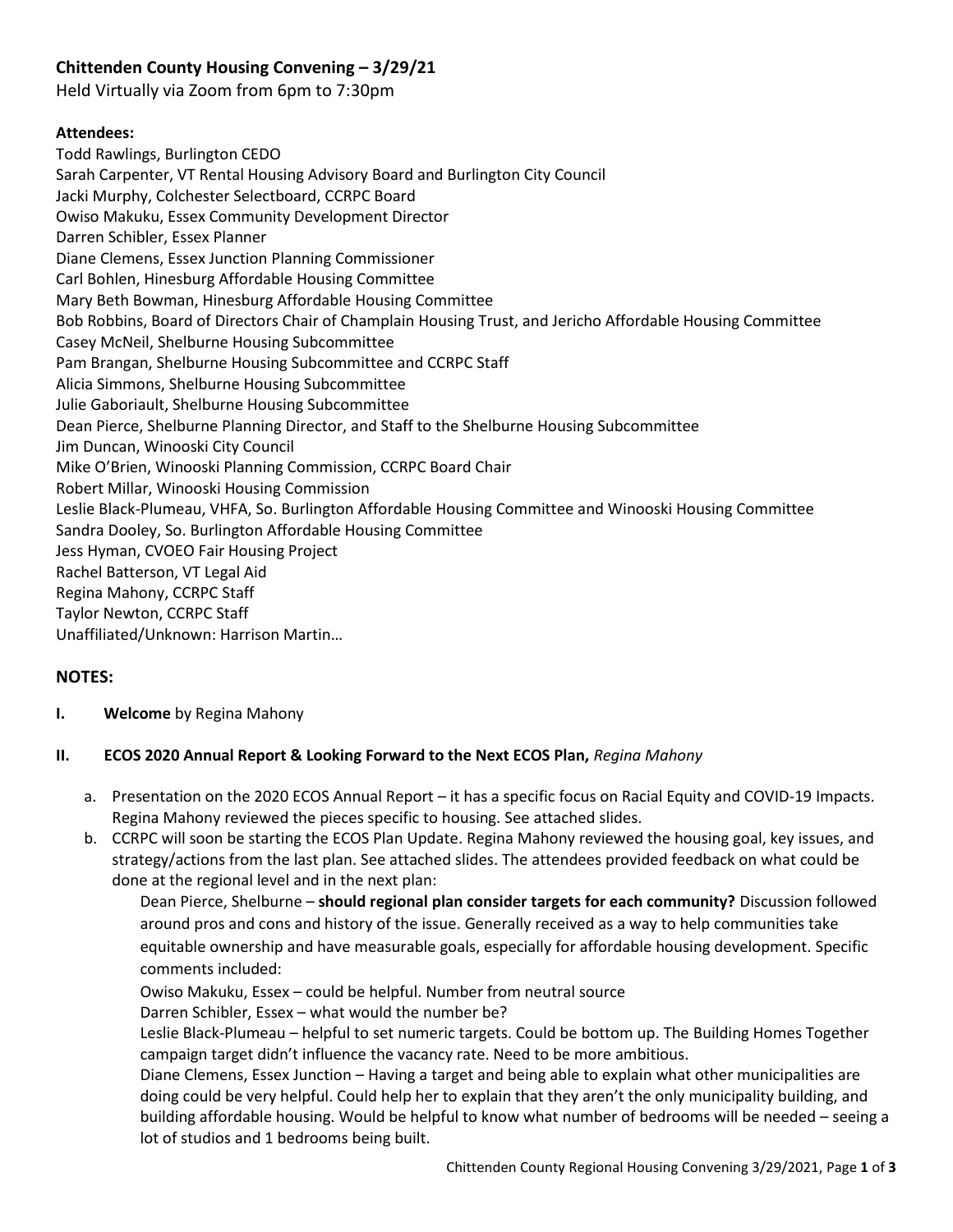Mike O'Brien – when CCRPC put out the targets the first time (early 2000s) affordable housing was all on the backs of Winooski & Burlington; and that probably isn't the case anymore.

Owiso Makuku, Essex – It would be helpful for everyone to be able to see the data and numbers of where the affordable housing is.

Carl Bohlen, Hinesburg – from a Committee member standpoint I would love it. View as a fair share. Also it's about a lack of money. Can we try to figure out County-wide funding?

Darren Schibler, Essex - starting to look at how we can raise funds for housing trust fund.

Leslie Black-Plumeau – establishing goals for total housing supply would be helpful too because local committees can't necessarily influence affordable housing.

Bob Robbins, Jericho – there are pockets of effluent homes, but very little affordable in his area. Dean Pierce, Shelburne – even if we build more they are selling at really high prices. In normal times if we build more it would have an influence on lowering costs. But it doesn't seem like we can make that happen without lower income targets.

Taylor Newton, CCRPC – resources you have more control over – infrastructure water/sewer, and access funding to address the infrastructure. Other thing is land – municipalities own land.

Sandra Dooley, So. Burlington – posted in the chat - The "methodology" for SoBu's targets (which are in our Comp Plan) was to maintain the proportion of affordable housing units that were present in our community when the targets were established. What we were seeing was that virtually all new units were way above affordable and we wanted to keep this situation from getting worse. We also believed that this was a good marketable plan. We were trying to stay as affordable as we were at that time and not "overrun" our housing stock with affordable housing. Unfortunately, we have not been able to meet our targets so far, but we are making progress.

Jacki Murphy, Colchester - posted in the chat - is there any hope for some of Federal COVID \$\$ to help increase bonds for affordable housing construction? Regina stated yes; some of this funding will definitely be going to housing.

## **III. April is Fair Housing Month,** *Jess Hyman Director of the Fair Housing Project at CVOEO*

**April is Fair Housing Month** - check out the events here: [https://fairhousingmonthvt.org/.](https://fairhousingmonthvt.org/) A lot of different types of events are happening, including some municipalities (Burlington & Montpelier) are doing a Fair Housing Declaration.

On April 28th – VCDP funding program is hosting a **fair housing training**. It's open to any municipal official: https://accd.vermont.gov/content/fair-housing-training-2021

**Housing Commission Toolkit** - <https://www.housingdata.org/toolbox/steps-for-municipalities> - review and let CVOEO know what information is missing from the toolkit.

## **IV. Municipal Round Table** (30 minutes) – latest things you are working on, issues/challenges/successes:

**Winooski** – Tying up loosing ends on housing trust fund. Trying to address needs of large families with housing (most new housing seems to be 1-2 bedroom/studios). Making use of municipal land for affordable housing development – two family units for homeownership. Parking also is a big issue the City is trying to deal with. Rental registry has been helpful in addressing housing quality. Going to be updating those ordinances soon. Also looking at historic preservation.

**South Burlington** – sponsored a book discussion on The Color of Law with the library and Jess Hyman. Using opportunities like the book discussion and other activities to build housing awareness; encouraging inclusionary zoning in parts of the city that don't currently have it with the goal of making it city-wide.

**Shelburne** – guest speaker from Habitat for Humanity at a recent meeting shared struggles/goals (organization struggles with finding land); existing zoning and form-based code to streamline housing development; and discussed looking at duplexes again after not successful on that earlier.